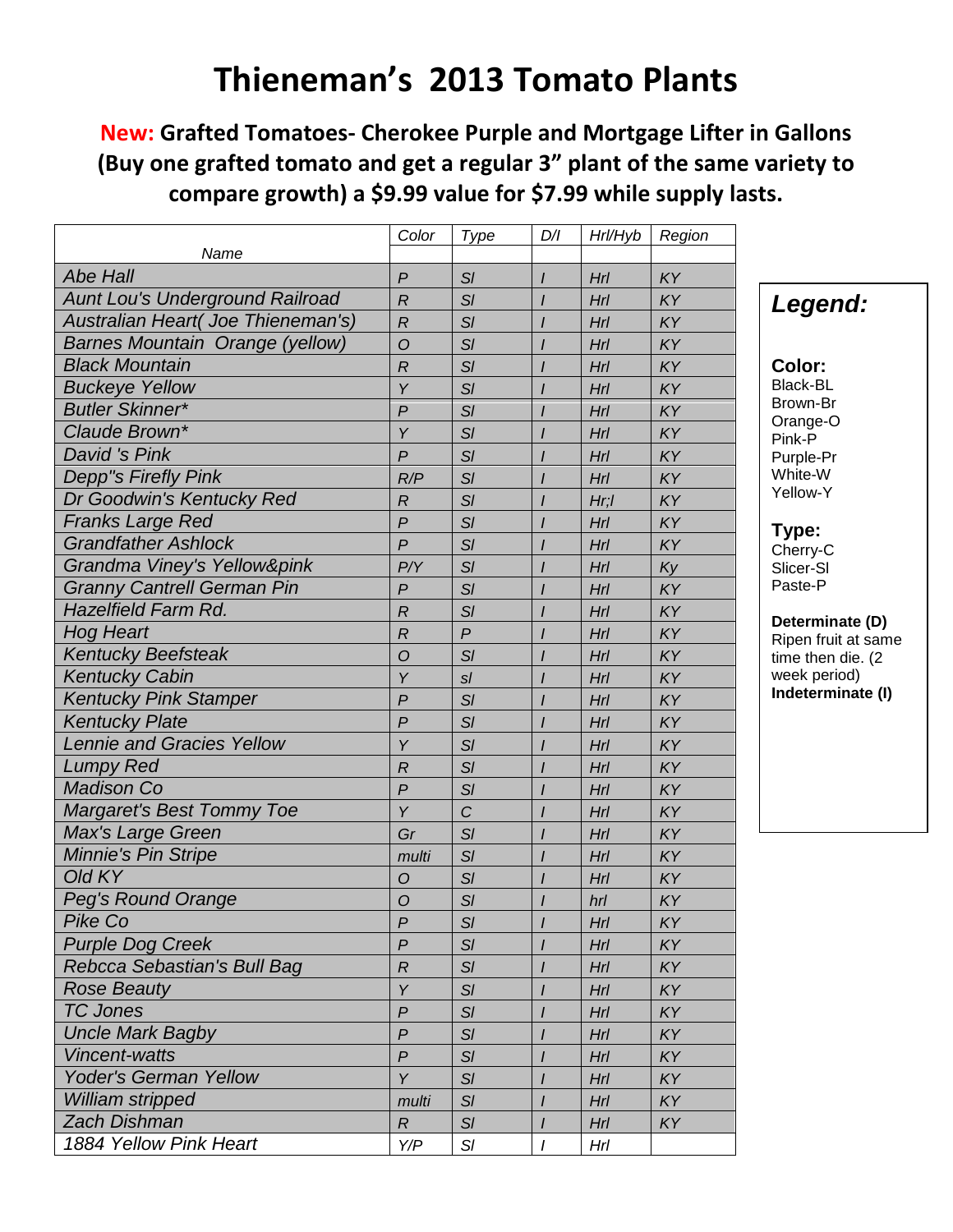**New: Grafted Tomatoes- Cherokee Purple and Mortgage Lifter in Gallons (Buy one grafted tomato and get a regular 3" plant of the same variety to compare growth) a \$9.99 value for \$7.99 while supply lasts.**

| Abraham Lincoln Orginal          | R                | SI                | $\prime$       | HrI           |           |
|----------------------------------|------------------|-------------------|----------------|---------------|-----------|
| Amana Orange                     | O                | SI                | $\prime$       | Hrl           | IA        |
| <b>Amish Paste</b>               | $\mathcal{R}$    | $\overline{P}$    | I              | Hrl           | Wisc.     |
| Arkansas Traveler                | P                | SI                | $\prime$       | Hrl           | <b>NC</b> |
| <b>Atkinson</b>                  | $\boldsymbol{R}$ | SI                | $\prime$       | Hrl           |           |
| Aunt Ruby's German Green         | Gr               | SI                | $\overline{I}$ | Hrl           | Germ      |
| Azoychka Russian                 | Υ                | SI                | $\prime$       | HrI           |           |
| <b>Beefsteak</b>                 | R                | SI                | I              | HrI           |           |
| <b>Belgium Giant</b>             | $\overline{P}$   | SI                | $\prime$       | HrI           | OH        |
| <b>Berkley Tie-Die</b>           | P/G              | SI                | $\prime$       | Hrl           |           |
| <b>Better Boy</b>                | $\mathcal{R}$    | SI                | $\overline{I}$ | <b>Hybrid</b> |           |
| <b>Big Beef</b>                  | $\boldsymbol{R}$ | SI                | I              | Hybrid        |           |
| <b>Big Rainbow</b>               | R/G              | SI                | $\prime$       | Hrl           |           |
| <b>Black &amp; Brown Boar</b>    | B/G              | SI                | $\overline{I}$ | HrI           |           |
| <b>Black Cherry</b>              | B/G              | C                 | $\prime$       | Hrl           |           |
| <b>Black from Tula</b>           | Br/R             | SI                | I              | Hrl           | Russia    |
| <b>Black Krim</b>                | Br/R             | SI                | $\prime$       | Hrl           | Russia    |
| <b>Black Prince</b>              | <b>BL</b>        | SI                | $\prime$       | Hrl           | Siberia   |
| Blondkopfchen                    | Υ                | $\overline{C}$    | $\prime$       | Hrl           | E. Germ.  |
| Blueberry                        | Pu               | Salad             | $\prime$       | Hrl           |           |
| <b>Box Car Willie</b>            | R                | SI                | $\dot{I}$      | HrI           |           |
| <b>Brandywine otv</b>            | $\boldsymbol{P}$ | SI                | $\prime$       | Hrl           |           |
| <b>Brandywine Pink</b>           | $\boldsymbol{P}$ | SI                | $\prime$       | Hrl           |           |
| <b>Brandywine Purple</b>         | Pr               | SI                | I              | Hrl           |           |
| <b>Brandywine Red landis</b>     | R                | SI                | I              | Hrl           | PA        |
| <b>Brandywine Suddath Strain</b> | P                | SI                | $\prime$       | Hrl           |           |
| <b>Brandywine, Black</b>         | BI.              | SI                | $\overline{I}$ | HrI           |           |
| <b>Brandywine, Cowlick</b>       | P                | SI                | I              | Hrl           |           |
| <b>Brandywine, Yellow</b>        | Υ                | SI                | I              | HrI           |           |
| Carbon                           | Bl               | SI                | I              | Hrl           |           |
| Celebrity                        | $\mathcal{R}$    | SI                | D              | <b>Hybrid</b> |           |
| <b>Champagne Cherry</b>          | Y/W              | C                 | I              | Hrl           |           |
| cherokee chocolate               | Br/R             | SI                | I              | Hel           |           |
| <b>Cherokee Green</b>            | Gr               | SI                | I              | Hrl           |           |
| <b>Cherokee Purple</b>           | Pr               | $\mathsf{S}I$     | $\prime$       | Hrl           |           |
| Cow's Tit                        | R                | $\boldsymbol{P}$  | $\prime$       | Hrl           | <b>NC</b> |
| Coyote                           | Υ                | $\overline{C}$    | $\prime$       | Hrl           |           |
| <b>Delicious</b>                 | R                | SI                |                |               |           |
| <b>Early Girl</b>                | $\boldsymbol{R}$ | $\mathsf{S}I$     |                |               |           |
| Garden Peach                     | P                | $\mathsf{S}/\!\!$ | $\prime$       | Hrl           |           |
|                                  |                  |                   |                |               |           |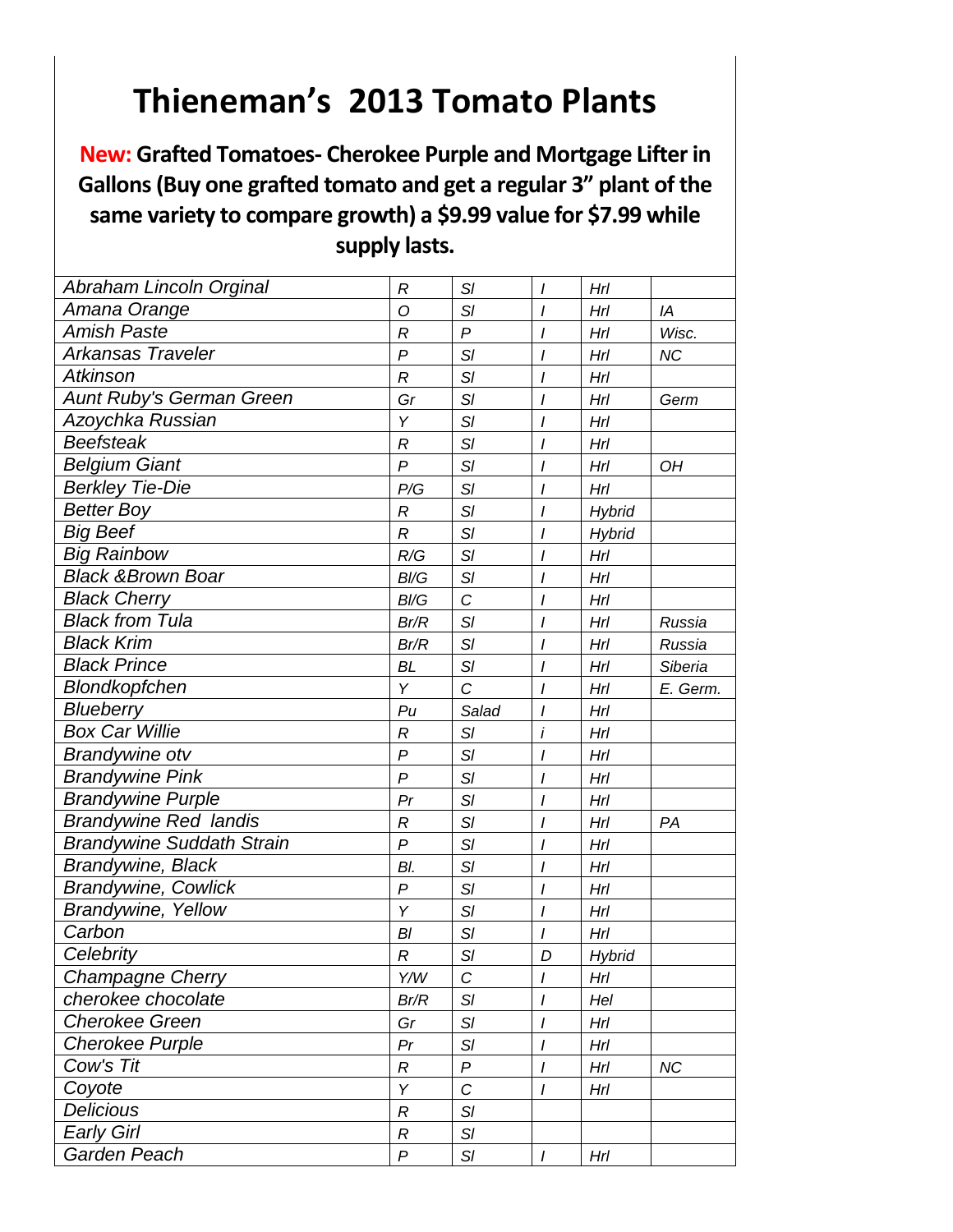**New: Grafted Tomatoes- Cherokee Purple and Mortgage Lifter in Gallons (Buy one grafted tomato and get a regular 3" plant of the same variety to compare growth) a \$9.99 value for \$7.99 while supply lasts.**

| German Johnson                  | $\boldsymbol{P}$ | SI               | $\prime$         | Hrl                | VA      |
|---------------------------------|------------------|------------------|------------------|--------------------|---------|
| <b>Giant Red Pear Abruzzese</b> | $\mathcal{R}$    | SI/Sauce         | $\prime$         | HrI                |         |
| <b>Granny Smith</b>             | Gr               | SI               | I                | Hrl                |         |
| <b>Great White</b>              | W                | SI               | I                | Hrl                |         |
| Green grape                     | Gr               | C                | I                | Hrl                |         |
| <b>Heinz 1350</b>               | R                | Canning          | D                | Hrl                |         |
| <b>Henderson Pink Ponderosa</b> | $\overline{P}$   | SI               | I                | Hrl                |         |
| <b>Husky Cherry Red</b>         | $\overline{R}$   | C                |                  |                    |         |
| <b>Husky Gold</b>               | Y                | SI               | D                | F <sub>1</sub> Hyb |         |
| <b>Husky Pink</b>               | $\boldsymbol{P}$ | SI               | D                |                    |         |
| <b>Husky Red</b>                | $\boldsymbol{R}$ | SI               | D                |                    |         |
| Indiana Red                     |                  |                  |                  |                    |         |
| indigo Rose                     | B <sub>l</sub>   | Salad            | $\prime$         |                    |         |
| Japanese Black Trifele          | BL               | P                | I                | Hrl                | Russia  |
| Jelly Bean                      | $\mathcal{R}$    | C                | $\prime$         | HrI                |         |
| Jersey Devil                    | $\overline{R}$   | $\boldsymbol{P}$ | $\overline{I}$   | HrI                |         |
| Juliet Hybrid                   | $\mathcal{R}$    | $\mathcal{C}$    | I                | <b>Hybrid</b>      |         |
| <b>KBX</b>                      | O                | SI               | I                | Hel                |         |
| Kellogg's Breakfast             | O                | SI               | I                | Hrl                | W. Va.  |
| <b>Lilians Yellow Lemon</b>     | Y                | SI               | I                | HrI                |         |
| Litchie                         |                  |                  |                  |                    |         |
| Marglobe Supreme                | R                | SI               | I                |                    |         |
| Marrianas Peace                 | $\mathsf{P}$     | SI               | I                |                    |         |
| <b>Matt's Wild Cherry</b>       | $\mathcal{R}$    | $\mathcal{C}$    | $\overline{I}$   | Hrl                |         |
| Micro Tom                       | $\mathcal{R}$    | $\mathcal{C}$    | D                | <b>Hybrid</b>      |         |
| Mortgage Lifter                 | $\mathsf{P}$     | SI               | I                | HrI                |         |
| Mountain Pride F1 Hyb           | R                | SI               | I                | <b>Hyb</b>         |         |
| Mr. Stripey                     | Y/R              | SI               | I                | HrI                |         |
| <b>Mule Team</b>                | R                | SI               | $\overline{I}$   | HrI                |         |
| Opalka                          | $\boldsymbol{R}$ | $\mathsf{P}$     | I                | Hrl                |         |
| <b>OSU Blue</b>                 | BI               | Salad            |                  |                    |         |
| <b>Paul Robeson</b>             | Bl               | SI               | I                | Hrl                | Russia  |
| Pineapple                       | multi            | SI               | $\overline{I}$   | Hrl                |         |
| Pork Chop                       | gold             | SI               | I                |                    |         |
| Principe Borghese               | R                | P                | D                | Hrl                | Italy   |
| <b>Purple Calabash</b>          | $\boldsymbol{P}$ | SI               |                  |                    |         |
| Riesentraube                    | $\boldsymbol{R}$ | C                | $\boldsymbol{l}$ | Hrl                | Germany |
| Roma VFn                        | R                | P                | D                |                    |         |
| <b>Rutgers</b>                  | $\mathcal{R}$    | SI               | D                | Hrl                |         |
| San Marzano Bush                | R                | P                | I                | Hrl                |         |

## *Legend:*

| ۰.<br>۰.<br>w<br>۰.<br>۰, |
|---------------------------|
|---------------------------|

Black-BL Brown-Br Orange-O Pink-P Purple-Pr White-W Yellow-Y

### **Type:**

Cherry-C Slicer-Sl Paste-P

#### **Determinate (D)**

Ripen fruit at same time then die. (2 week period) **Indeterminate (I)**